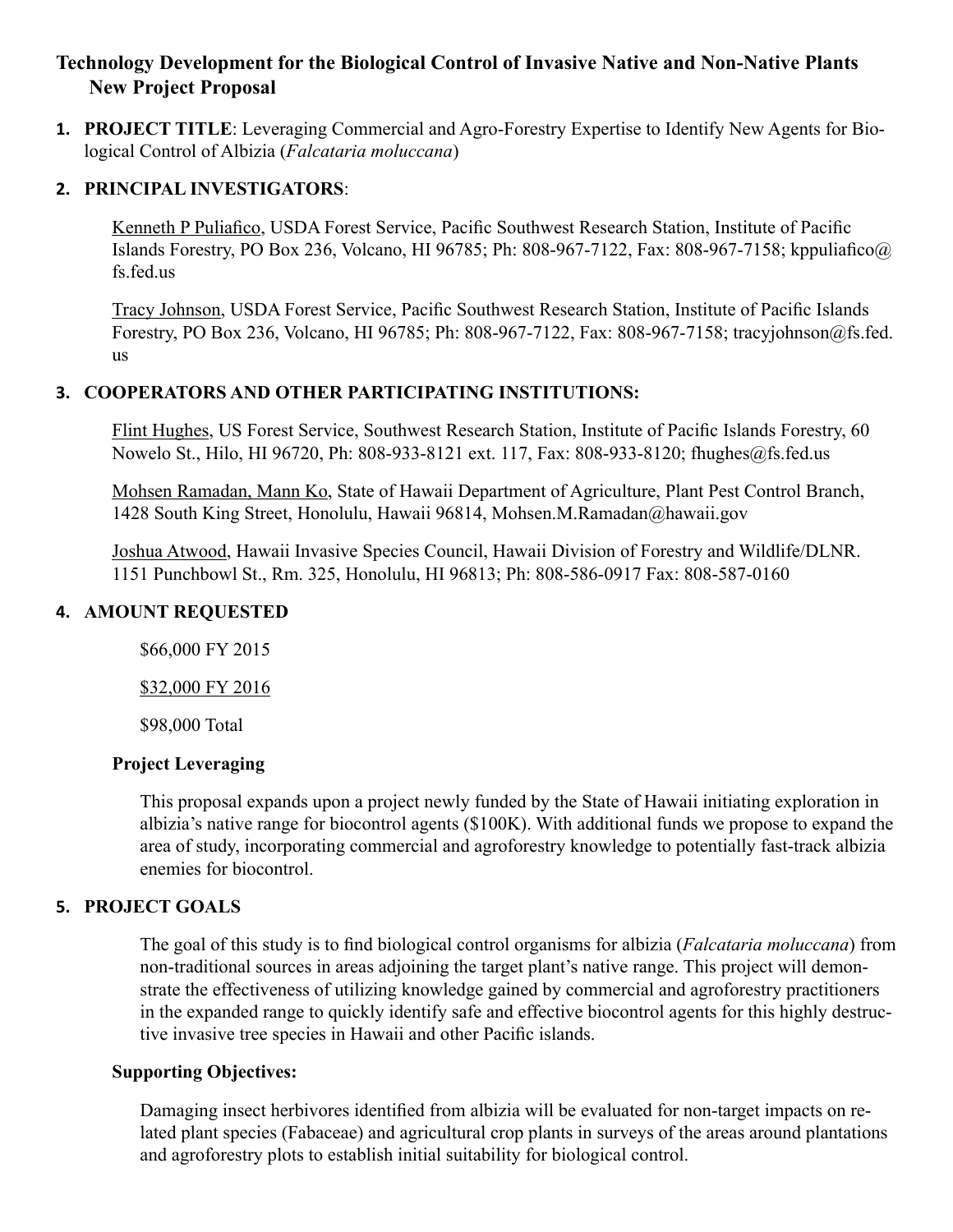#### **6. PROJECT JUSTIFICATION/URGENCY**

#### **Urgency**

Albizia has been identified as a significant invader on numerous lists, including a recent compilation of biocontrol targets identified at the Pacific Biocontrol Strategy Workshop (Dodd and Hayes 2009). Simulation models predict that the distribution of albizia in Hawaii will nearly double by the end of the century under projected climate conditions (Vorsino et al., 2014). Albizia is also a severe threat in the U.S. affiliated Pacific island countries of Palau, American Samoa, Guam and Federated States of Micronesia, and other tropical islands throughout the Pacific. Acute loss of native forests and biodiversity in Hawaii and the Pacific can be expected from *F. moluccana* invasion if biological control work is not initiated. As populations expand and grow quickly to their maximum heights (up to 250 ft), the risk for damage to roadways, utility infrastructure and properties increases as well. The prospects for catastrophic damage on an island-wide or even statewide scale increase steadily with the populations of mature trees because these weak giants are so vulnerable to wind storms, as recently demonstrated by hurricane Iselle on Hawaii Island: ([http://www.](http://www.youtube.com/watch?v=tRZriynYNCA&feature=youtu.be) [youtube.com/watch?v=tRZriynYNCA&feature=youtu.be](http://www.youtube.com/watch?v=tRZriynYNCA&feature=youtu.be)).

#### **Project Justification**

*Falcataria moluccana* (Fabaceae) is a large, fast-growing tree planted widely in Pacific Islands over the past century for reforestation and agroforestry (Nelson, 1965). It was formerly known as *Albizia falcataria* and *Paraserianthes falcataria*. It is referred to as "falcata" by the forestry industry and is commonly called "albizia" in Hawaii (used hereafter). Native to the Moluccas (eastern Indonesia), New Guinea, New Britain, and the Solomon Islands (Wagner et al., 1999), *F. moluccana* was introduced to Hawaii in 1917 (Rock, 1920). Albizia is valued for its rapid growth by commercial foresters, and shade and nitrogen fixing capacity in agroforestry settings, particularly on tropical islands of the Indo-Malayan biogeographic region. However, *F. moluccana* has become invasive in forests and developed landscapes on several Pacific islands where it is not widely utilized commercially. Albizia has naturalized widely, demonstrating adaptation to a broad range of tropical habitats between sea level and 1500 m in the Hawaiian, Fijian and Samoan archipelagos and elsewhere. Where significant infestations have developed, impacts of this tree can be severe, dramatically increasing inputs of nitrogen, and facilitating invasion by other weeds such as *Psidium cattleianum* while suppressing native plant species (Hughes and Denslow, 2005). Albizia has also been reported to reduce native biodiversity (IUCN, 2008) and adversely impact aquatic ecosystems in riparian areas (Atwood et al., 2010).

In addition to negative effects on native ecosystems, in Hawaii *F. moluccana* is a roadside and urban forest pest of major significance (Hughes et al., 2013). Immediately following hurricane Iselle on August 7, 2014, millions of dollars were expended by Hawaii State and County agencies, power utilities, and individuals to deal with damage from albizia trees felled by the high storm winds ([http://news.mongabay.](http://news.mongabay.com/2014/0822-storm-damage-from-invasives-in-hawaii.html) [com/2014/0822-storm-damage-from-invasives-in-hawaii.html](http://news.mongabay.com/2014/0822-storm-damage-from-invasives-in-hawaii.html); Stewart, 2014). The trees grow rapidly to 40 m tall, with shallow roots that leave them susceptible to uprooting. Their massive but weak branches break easily in storms or with age. As demonstrated in the lower Puna District on Hawaii Island, large mature trees that formed closed canopies over hundreds of hectares created significant hazards to nearby power lines, road traffic and buildings. Similar closed canopies and "tree tunnels" remain in populated areas of Hilo on the Big Island of Hawaii, in central Oahu gulches, and in Kalihiwai and Kahili Mountain Park on Kauai, and are spreading widely to other developed areas. In urban settings removal of individual problem trees can cost several thousand dollars. Millions more will be required to control and eliminate albizia stands along transportation corridors and in Forest Reserves from which albizia populations originated. With its prolific seed production there is also the risk that this pioneer species will experience a population explosion in response to increased light availability and soil disturbances caused by severe storms and volcanic activity, setting the stage for recurring invasions in the future. These concerns have resulted in a request from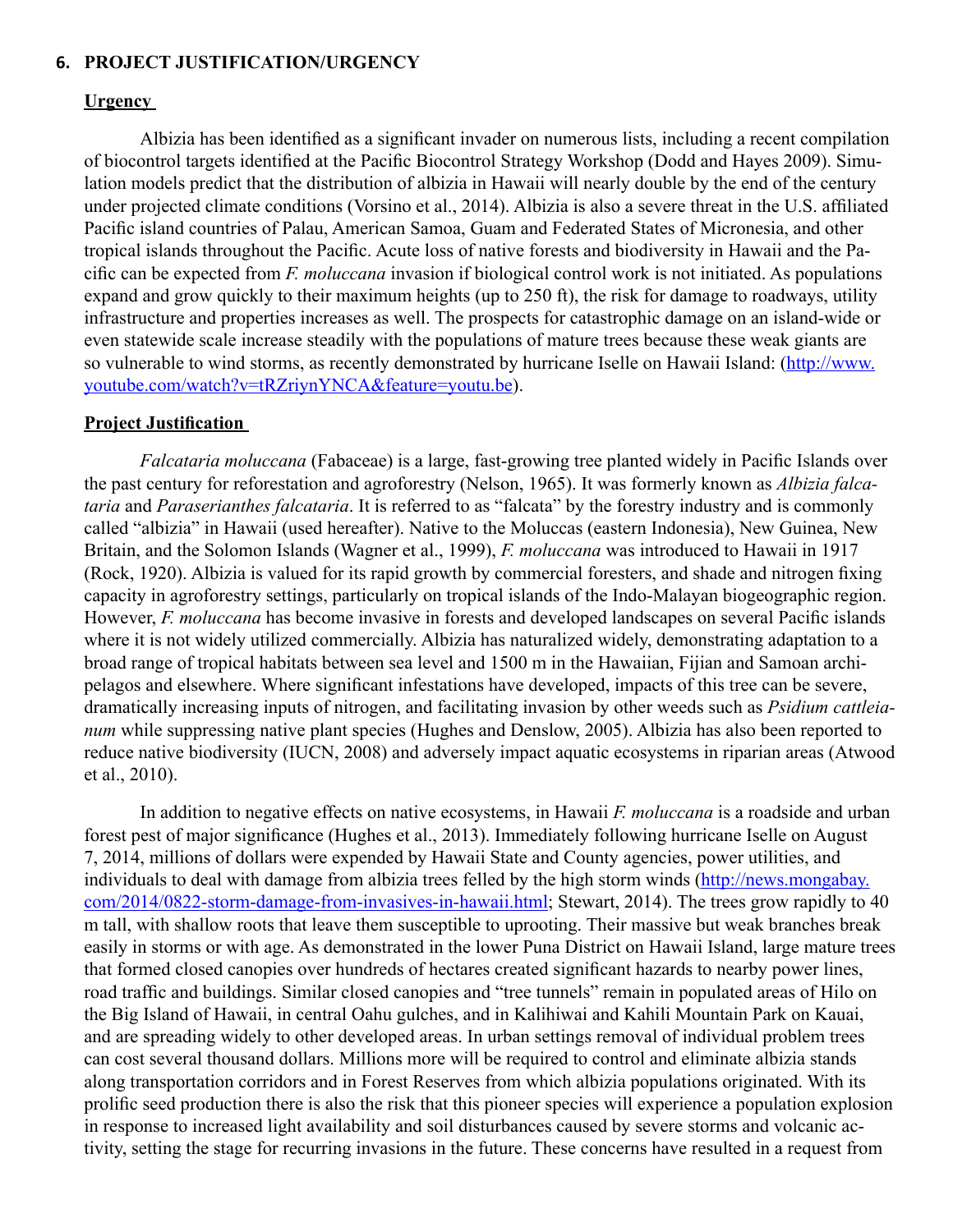Hawaii's congressional delegation to the USDA/USDI Secretaries to assist Hawaii with current and future problems posed by albizia. In order to find a long-term solution to this invasive tree, both the State of Hawaii Department of Transportation and Department of Agriculture have shown interest in collaborating in the development of biological control of this tree.

The commercial production of albizia is widespread throughout the humid tropics, particularly in the Indo-Malayan region. Industrialized production of albizia in its native range in the eastern Indonesian archipelago, New Guinea and the Solomon Islands was limited until relatively recently due to lack of infrastructure and abundance of virgin forests but has increased as these resources are depleted. In contrast, there is a well-developed commercial albizia forestry industry in the adjacent expanded range of western Indonesia, Malaysia and the southern Philippines, with over 200,000 ha of albizia plantations in production (Cossalter and Pye-Smith, 2003). In addition, several thousand hectares of albizia are grown in mixed agroforestry plots, with the logs being sold to the timber industry for the production of a variety of soft wood and pulp products. This fast growing tree is typically on a 7-12 year rotation and makes up a large proportion of the annual timber harvests, especially in places like the Philippines where native forests have gained new regulatory protections (Eusebio & Lapitan, 2012).

The advantage of thriving commercial operations in other countries for Hawaii's proposed biological control program is that significant resources have already been put into identifying and controlling albizia pests, especially for younger trees. A large number of pest species have been identified in exotic albizia plantations (Nair, 2001) including several insects and fungal diseases that cause major damage and mortality to young trees within the expanded range. For example, four insect species, *Xystocera festiva* (Coleoptera), and *Eurema blanda, E. hecabe*, and *Pteroma plagiophleps* (Lepidoptera) (Nair, 2001, Krisnawati et al., 2011) and the gall rust fungus have recently swept through *F. moluccana* plantations in the Philippines, Malaysia and Indonesia (Rahayu, et al., 2010). These may be prime candidates for early evaluation as biocontrol agents. We expect that potential biocontrol species will also be more abundant, and therefore easier to detect, in large commercial plantations than on individual trees or small patches of trees in the native forest ecosystem. In addition, several of the related plants of concern for non-target impacts can be found in close proximity to agroforestry plots, so we will be able to quickly eliminate putative agents lacking host specificity. Very few pest reports have been found from the nascent commercial production of albizia in its native range, but as there are several close relatives of albizia across the native and expanded ranges, it is likely that insect species with near genus-level specificity can be found in both ranges. In at least a few cases, life history studies of the most destructive insects and diseases have been initiated by forestry companies in order to better control these organisms and mitigate any damage they may cause (cited in Nair, 2001). This knowledge is useful for biological control as well since it allows us to select potential agents with impacts most suited to conditions in Hawaii. For example, an insect that substantially reduces reproduction could be used to limit spread of albizia beyond current infestations without risking immediate damage to infrastructure near large trees.

Our lab group has received limited funding for conventional foreign exploration for biocontrol agents in albizia's native range and development of a host test list. Searching within the native range can provide a selection of highly coevolved herbivores with the strict host specificity required for widespread use in a variety of introduced habitats. This proposal expands on the conventional search within the native range to adjacent areas where albizia has been introduced as a forest crop species. In this expanded range albizia may have encountered new pest species from congeneric tree species as well as a subset of their native insect herbivores that migrated naturally or with human assistance to these plantations. Safe biological control of albizia in Hawaii will be possible with agents that are not strictly monospecific, because albizia belongs to the tribe Ingeae, which has no native Hawaiian representatives and only one other weedy alien species in the state.

Combining this proposed project with native range studies will allow us to greatly expand the area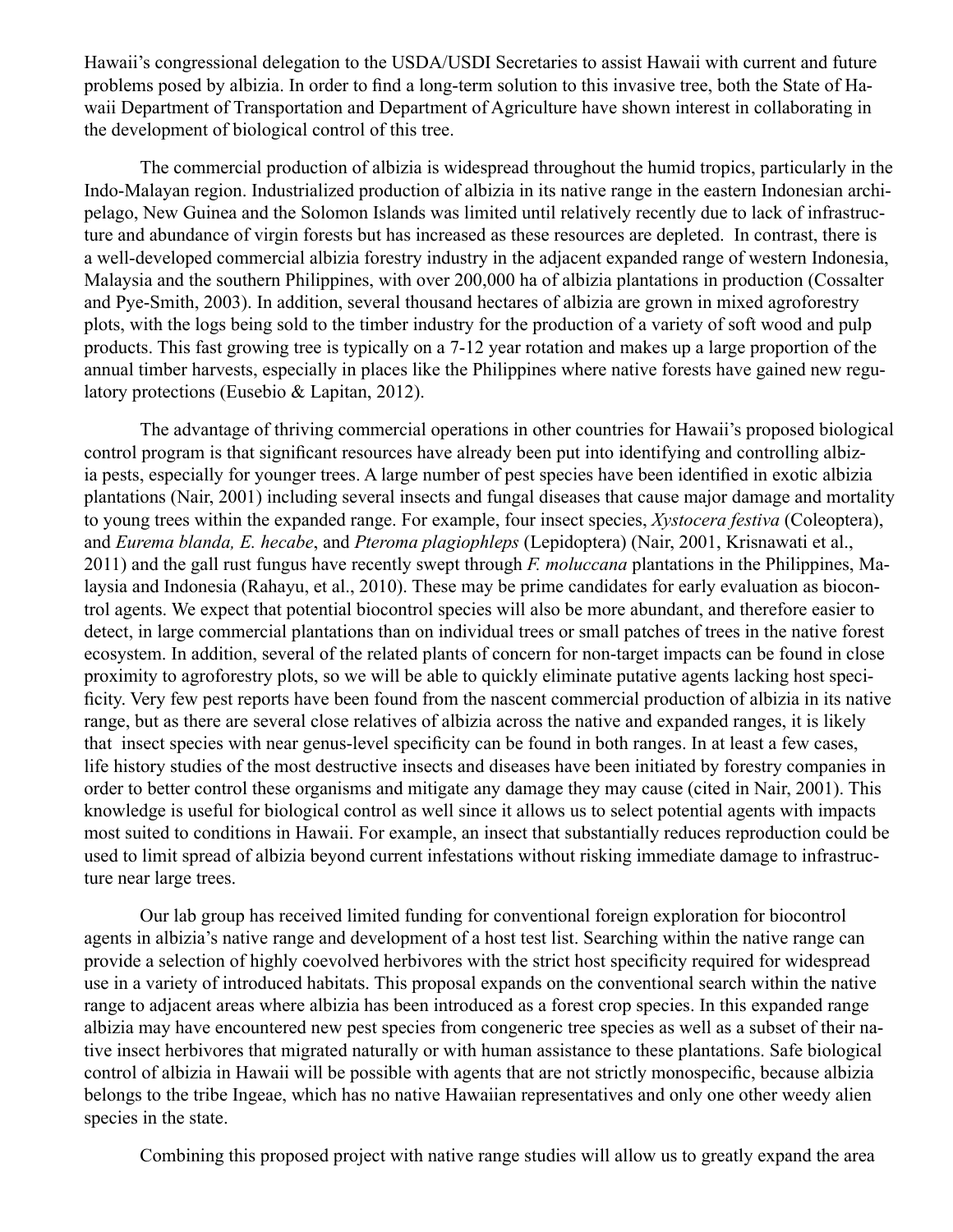searched for natural enemies of albizia and its close relatives, maximizing our chances of finding effective and suitably host-specific agents. By tapping the resources and knowledge of the commercial industry, this work has the potential to fast track suitable insects for testing. In the event that suitable agents are not immediately found, through this project we will have built contacts with collaborators within industry, universities, extension and regulatory agencies that can provide critical facilitation of more detailed studies in areas found to be most promising.

# **7. APPROACH**:

- 1. Collect and collate pest records from published literature, "gray" literature, unpublished reports, direct correspondence and on-site interviews with commercial forestry companies, agricultural universities, and regional government agencies to provide and a list of insects and pathogens affecting growth of *F. moluccana* so that putative agents can be prioritized.
- 2. Explore reported host ranges of the most destructive species reported from the surveys using published and unpublished literature sources. Follow up with on-site investigation of commercial plantation areas for related plants also found in the invaded Hawaiian range that might be susceptible to non-target attack.
- 3. Investigate life history traits and bionomics of the most host specific insect species. Measure the effectiveness of putative biocontrol agents within plantations, agroforestry and natural settings to further assess the best candidate species.
- 4. Bring populations of the most likely candidate species to the quarantine facilities in Hawaii for additional screening of host specificity. Facilities include USDA Forest Service Quarantine Facility in Hawaii Volcanoes National Park and the Hawaii Department of Agriculture Pathogen Quarantine in Honolulu.

# **8. EXPECTED PRODUCTS AND OUTCOMES:**

This project will produce data needed to complete the first phase in development of biocontrol for *Falcataria moluccana*, to be followed by a later phase in which the most promising biocontrol agents will be evaluated in detail. Products from this proposal:

- 1. Identification of potential biocontrol agents for *F. moluccana* from commercial plantations sources within the native and expanded range in the Indo-Malayan region.
- 2. Summary of preliminary information on the expected host ranges and impacts of the most damaging commercial- and agro-forestry pests. This product will allow prioritization of agents for further evaluation, including future rearing and host specificity screening.
- 3. Establishment of collaborations with industries and scientists within the native and expanded range of *F. moluccana* who can carry out or assist with additional detailed evaluations of particular biocontrol agents. Careful studies based in the area where insects naturally occur have been shown repeatedly to be critical for developing successful weed biocontrol.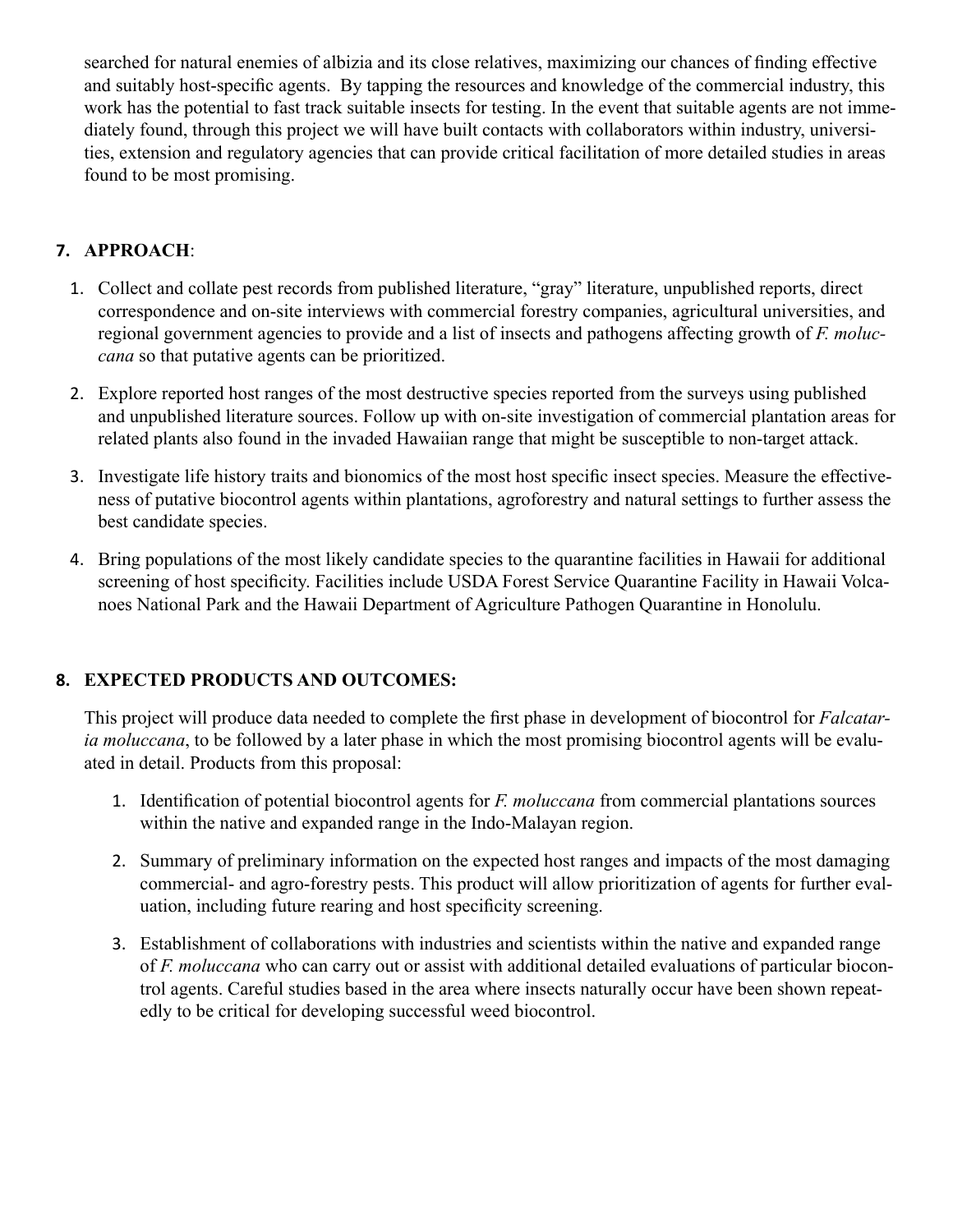# **BUDGET**

| <b>Budget: FY 2015</b>                                 |                 |              |               |
|--------------------------------------------------------|-----------------|--------------|---------------|
|                                                        | <b>Proposed</b> | Hawaii       | <b>FS-PSW</b> |
|                                                        |                 | <b>Match</b> | <b>Match</b>  |
| <b>Salary and Fringe</b>                               |                 |              |               |
| Entomologist Postdoc (5 months - this proposal)        |                 |              |               |
|                                                        | \$35,000        | 21,000       |               |
| PI Research Entomologist Johnson                       |                 |              | 10,000        |
| <b>Supplies</b> (collecting gear, specimen prep)       | $\theta$        | 670          |               |
| Equipment                                              | $\theta$        | $\theta$     |               |
| <b>Travel</b>                                          |                 |              |               |
| International travel postdoc/PI (native range surveys) |                 |              |               |
|                                                        |                 | 14,000       | 4,000         |
| International travel postdoc/PI (expanded range)       | 12,000          |              |               |
| Other                                                  |                 |              |               |
| Contract with collaborators PNG/Solomon/Indonesia      |                 | 24,000       |               |
| Assistance from collaborators in expanded range        |                 |              |               |
|                                                        | 19,000          |              |               |
| Permits, Museum bench fees, Identifications            |                 |              |               |
|                                                        |                 | 2,000        |               |
| <b>Indirect USFS</b> (in-house 15%)                    | $\overline{0}$  | 5,650        | 7,000         |
| <b>Indirect USFS</b> (pass-through 2%)                 | 0               | 480          |               |
| <b>FY 2015 Total</b>                                   | \$66,000        | \$67,800     | \$21,000      |

| <b>Budget: FY 2016</b>                                 |                 |                        |                               |
|--------------------------------------------------------|-----------------|------------------------|-------------------------------|
|                                                        | <b>Proposed</b> | Hawaii<br><b>Match</b> | <b>FS-PSW</b><br><b>Match</b> |
| <b>Salary and Fringe</b>                               |                 |                        |                               |
| Entomologist Postdoc (4 months - this proposal)        | \$28,000        | 21,000                 |                               |
| PI Research Entomologist Johnson                       |                 |                        | 10,000                        |
| <b>Supplies</b> (collecting gear, specimen prep)       | $\theta$        | $\theta$               |                               |
| Equipment                                              | $\overline{0}$  | $\theta$               |                               |
| <b>Travel</b>                                          |                 |                        |                               |
| International travel postdoc/PI (native range surveys) |                 | 6,000                  |                               |
| International travel postdoc/PI (expanded range)       | 4,000           |                        |                               |
| Other                                                  |                 |                        |                               |
| Permits, Museum bench fees, Identifications            |                 | 1,000                  |                               |
| <b>Indirect USFS</b> (in-house 15%)                    | $\theta$        | 4,200                  | 4,500                         |
| <b>Indirect USFS</b> (pass-through 2%)                 | $\theta$        | 480                    |                               |
| <b>FY 2016 Total</b>                                   | \$32,000        | \$32,200               | \$14,500                      |
| Totals $FY15 + FY16$                                   | \$98,000        | \$100,000              | \$35,500                      |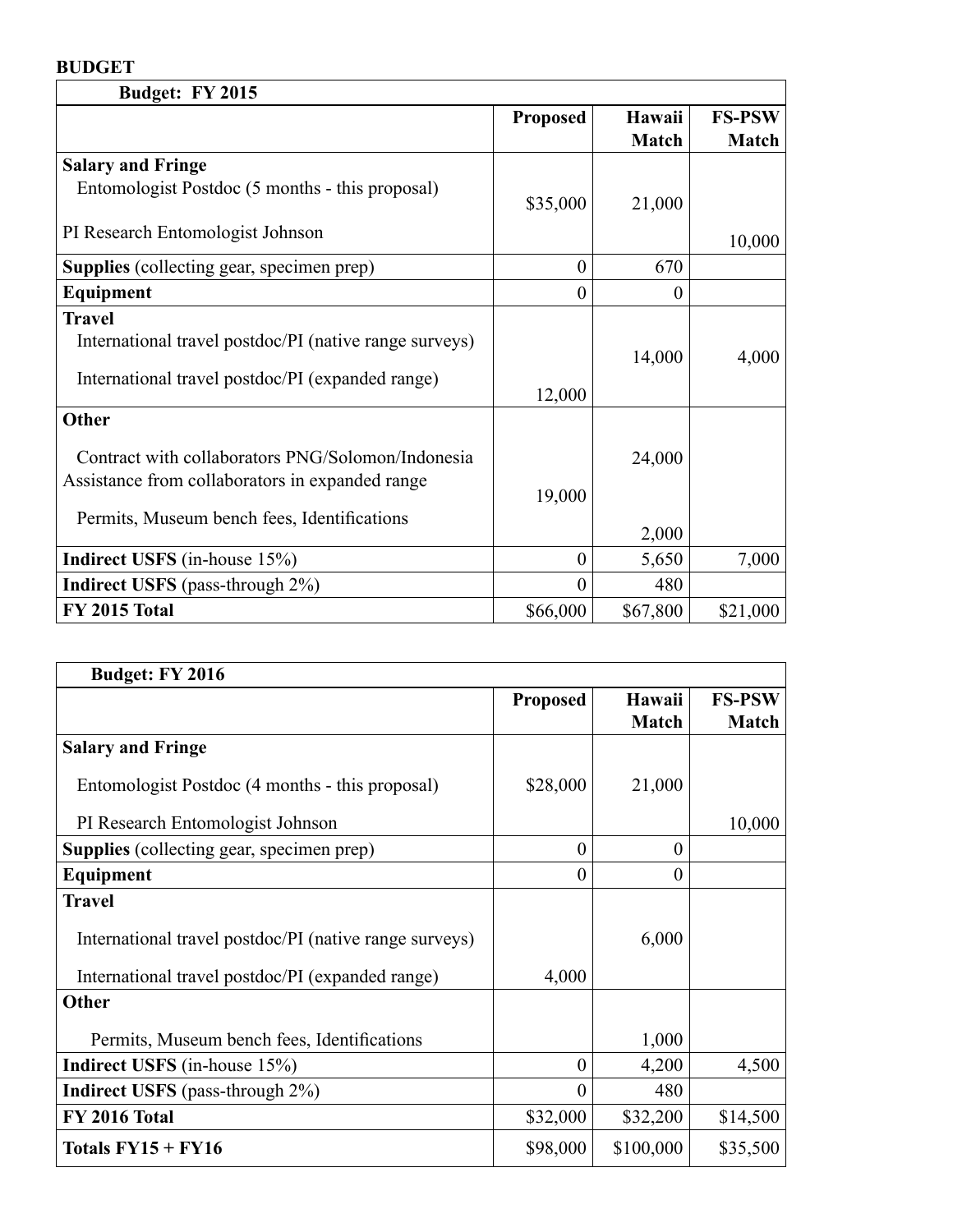#### **TIMETABLE**

| FY 2015/2016        |                                                                                                                                                                                                                                                                                    |
|---------------------|------------------------------------------------------------------------------------------------------------------------------------------------------------------------------------------------------------------------------------------------------------------------------------|
| March-May           | Establish contacts with forest/paper industry experts, government<br>officials and university researchers in Indonesia, Malaysia and Pap-<br>ua New Guinea to identify study areas with Albizia plantations and<br>agroforestry plots.<br>Organize permits for insect collections. |
| June                | Travel to Indonesia/Malaysia/PNG to meet with collaborators and<br>initiate surveys for biocontrol agents during early dry season.                                                                                                                                                 |
| July - September    | Identify insect collections and compile host literature for promising<br>agents. Write initial findings report.                                                                                                                                                                    |
| October             | Travel to Indonesia/Malaysia/PNG for second survey of putative<br>agents during late dry season.                                                                                                                                                                                   |
| November - December | Identify insect collections and compile host literature for promising<br>agents. Write final report.                                                                                                                                                                               |
| January             | Submit final report for review and publication.                                                                                                                                                                                                                                    |

# **LITERATURE CITED:**

- Atwood, T.B., T.N. Wiegner, J.P. Turner and R.A. MacKenzie. 2010. Potential effects of an invasive nitrogen-fixing tree on a Hawaiian stream food web. Pacific Science 64(4): 367-379.
- Cossalter, C. and Pye-Smith, C. 2003. Fast-Wood Forestry, Myths and realities. Center for International Forestry Research, Jakarta, Indonesia. p.50.
- Dodd, S. and L. Hayes. 2009. Pacific biocontrol strategy Workshop 2009 Report. Landcare Research, New Zealand. 81pp.
- Eusebio, D.A. and F.G. Lapitan. 2012. Utilization of small diameter logs from sustainable source for bio-composite products project code: CFC/ITTO 62 – PD 40/00 Rev 4(1). International Tropical Timber Organization Technical Reports.
- Hughes, F.R. and J.S. Denslow. 2005. Invasion by an  $N_2$ -fixing tree alters function and structure in wet lowland forests of Hawaii. Ecological Applications 15(5) 1615-1628.
- Hughes, F.R., Johnson, M.T., and Uowolo, A. 2013. The invasive alien tree *Falcataria moluccana*: its impacts and management. In Proceedings of the XIII International Symposium on Biological Control of Weeds; Y. Wu, T. Johnson, S. Sing, S. Raghu, G. Wheeler, P. Pratt, K. Warner, T. Center, J. Goolsby, and R. Reardon (Eds.). U.S. Forest Service - FHTET-2012-07.
- IUCN 2008. Global Invasive Species Database: *Falcataria moluccana*. [http://www.issg.org/database/species/](http://www.issg.org/database/species/ecology.asp?si=1249&fr=1&sts=&lang=EN) [ecology.asp?si=1249&fr=1&sts=&lang=EN](http://www.issg.org/database/species/ecology.asp?si=1249&fr=1&sts=&lang=EN) accessed 3 Oct 2014.
- Krisnawati, H., Varis, E., Kallio, M. and Kanninen, M. 2011. *Paraserianthes falcataria* (L.) Nielsen: Ecology, silviculture and productivity. Center for International Forestry Research, Bogor, Indonesia, 13 pp.
- Meyer, J. 2000. Preliminary review of the invasive plants in the Pacific islands (SPREP Member Countries). In: Sherley, G. (tech. ed.). Invasive species in the Pacific: A technical review and draft regional strategy. South Pacific Regional Environment Programme, Samoa. 190 pp.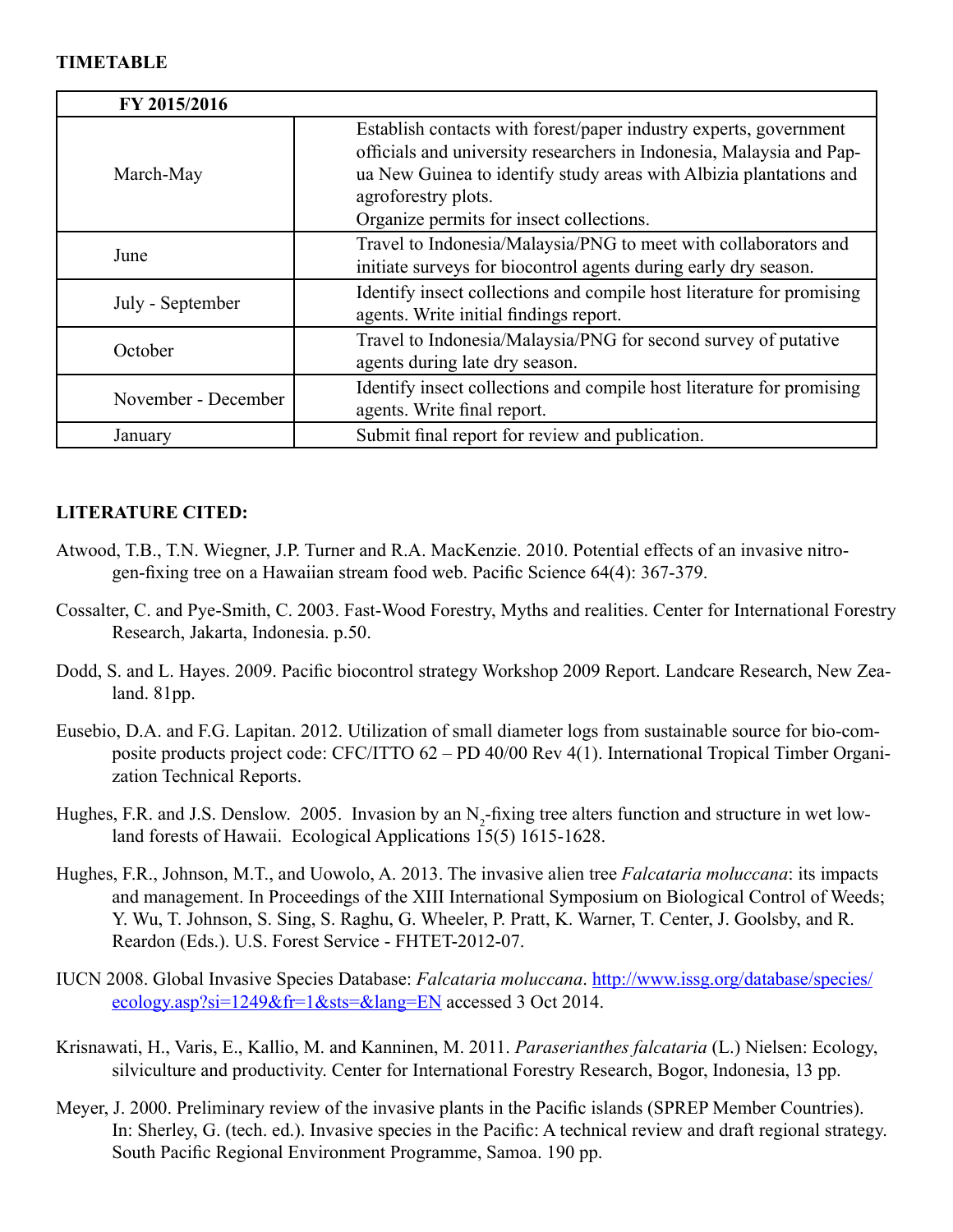- Nair, K.S.S. 2001. Pest outbreaks in tropical forest plantations: Is there a greater risk for exotic tree species? Center for International Forestry Research. SMK Grafika Desa Putera. Jakarta, Indonesia, 74 pp.
- Nelson, R.E. 1965. A record of forest plantings in Hawaii. USDA Forest Services Resource Bulletin PSW-1, Pacific Southwest Research Station, Albany, California, USA.
- Rahayu, S., S.S. Lee and N.A. Shukor. 2010. *Uromycladium tepperianum*, the gall rust fungus from *Falcataria moluccana* in Malaysia and Indonesia. Mycoscience 51: 149-153.
- Rock, J.F. 1920. The leguminous plants of Hawaii. Hawaiian Sugar Planters Association of Hawaii Experimental Station, Honolulu Hawaii, USA.
- Stewart, C.M. 2014. Storm drains state's disaster fund. West Hawaii Today. August 25, 2014. [http://westhawaii](http://westhawaiitoday.com/news/local-news/storm-drains-state-s-disaster-fund)[today.com/news/local-news/storm-drains-state-s-disaster-fund](http://westhawaiitoday.com/news/local-news/storm-drains-state-s-disaster-fund)
- Vorsino, A.E., L.B. Fortini, F.A. Amidon, S.E. Miller, J.D. Jacobi, J.P. Price, S.O. Gon, G.A. Koob. 2014. Modeling Hawaiian ecosystem degradation due to invasive plants under current and future climates. PloS ONE 9(5): e95427. doi: 10.1271/journal.pone.0095427
- Wagner, W. L., D. R. Herbst and S. H. Sohmer. 1990. Manual of the Flowering Plants of Hawai'i. Bishop Museum Press, Honolulu, 1853 pp.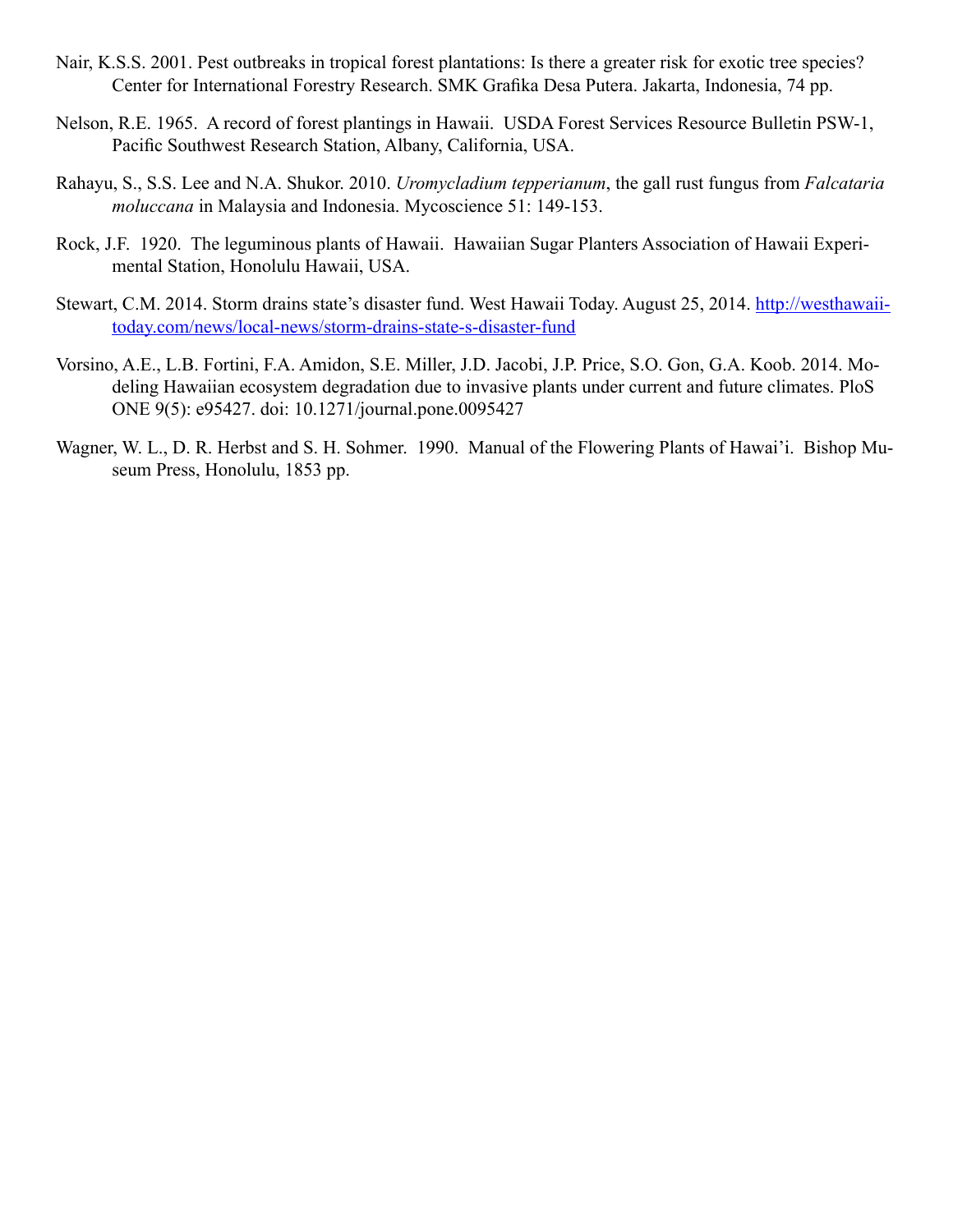# **CURRICULUM VITAE** – **KENNETH P. PULIAFICO**

## **Summary**

Kenneth Puliafico came to Hawai'i in 2012 and has travelled to Costa Rica several times in the last two years to find and test potential insect agents for the biocontrol of *Miconia*. He has broad experience working on insect and weed surveys in a variety of tropical and temperate climates. His graduate studies and professional research has focused on weed biocontrol, insect ecology and taxonomy, and invasive species biology.

# **Education**

PhD, Entomology, 2008. University of Idaho. Moscow, ID.

Influence of insect herbivory, plant competition and plant defense on the invasion success of hoary cress (*Lepidium draba* L. (Brassicaceae)).

MS, Entomology, 2003. Montana State University. Bozeman, MT.

Molecular taxonomy, bionomics, and host specificity of *Longitarsus jacobaeae* (Waterhouse) (Coleoptera: Chrysomelidae). The Swiss population revisited.

BS with Honors, Biology, 1992. Montana State University. Bozeman, MT.

# **Professional Experience**

- Research Entomologist, 2012-Present, USDA Forest Service, Pacific Southwest Research Station, Institute of Pacific Islands Forestry, Invasive Species Team. Biological control of weeds in Hawaiian forests, Pre-release screening of biocontrol agents,, Insect ecology.
- Research Associate, 2010 2012, Natural History Museum of Denmark, Zoological Museum, Copenhagen, Denmark. Lead insect survey team to Qatar, Ecological assessment of Al Zubarah UNESCO World Heritage Site, Tropical insect collection in Costa Rica, Taxonomy, digital photography and curation of Coleoptera type specimens,

Entomologist, 2010, Landcare Research – Biosystematics Team, Auckland, New Zealand.

Coleoptera systematics project support. Digital photography and data collection.

- Volunteer Curator, 2009-2010, Auckland War Memorial Museum, Entomology Department, Auckland, New Zealand. – Entomology Department.. Database management, digitalization and curation of Diptera collection.
- Entomologist Seasonal, 2009, Montana Department of Agriculture Pest Management Bureau, Helena, MT. Statewide survey for adventive insect biocontrol of weeds agents. Coordinated Japanese beetle (*Popillia japonica*) surveillance, monitoring and eradication projects in two Montana counties in conjunction with USDA-APHIS.

# **Publications**

- Puliafico, K.P., M. Schwarzländer, W.J. Price, B.L. Harmon, H.L. Hinz. 2011. Competition between hoary cress (*Lepidium draba*) and *Festuca* and *Poa* grasses. Invasive Plant Science and Management. 4 (1): 38-49.
- Puliafico, K.P., M. Schwarzlaender, B.L. Harmon, H.L. Hinz. 2008. Effect of generalist insect herbivores on introduced *Lepidium draba* (Brassicaceae): implications for the enemy release hypothesis. Journal of Applied Entomology. 132 (7): 519-529.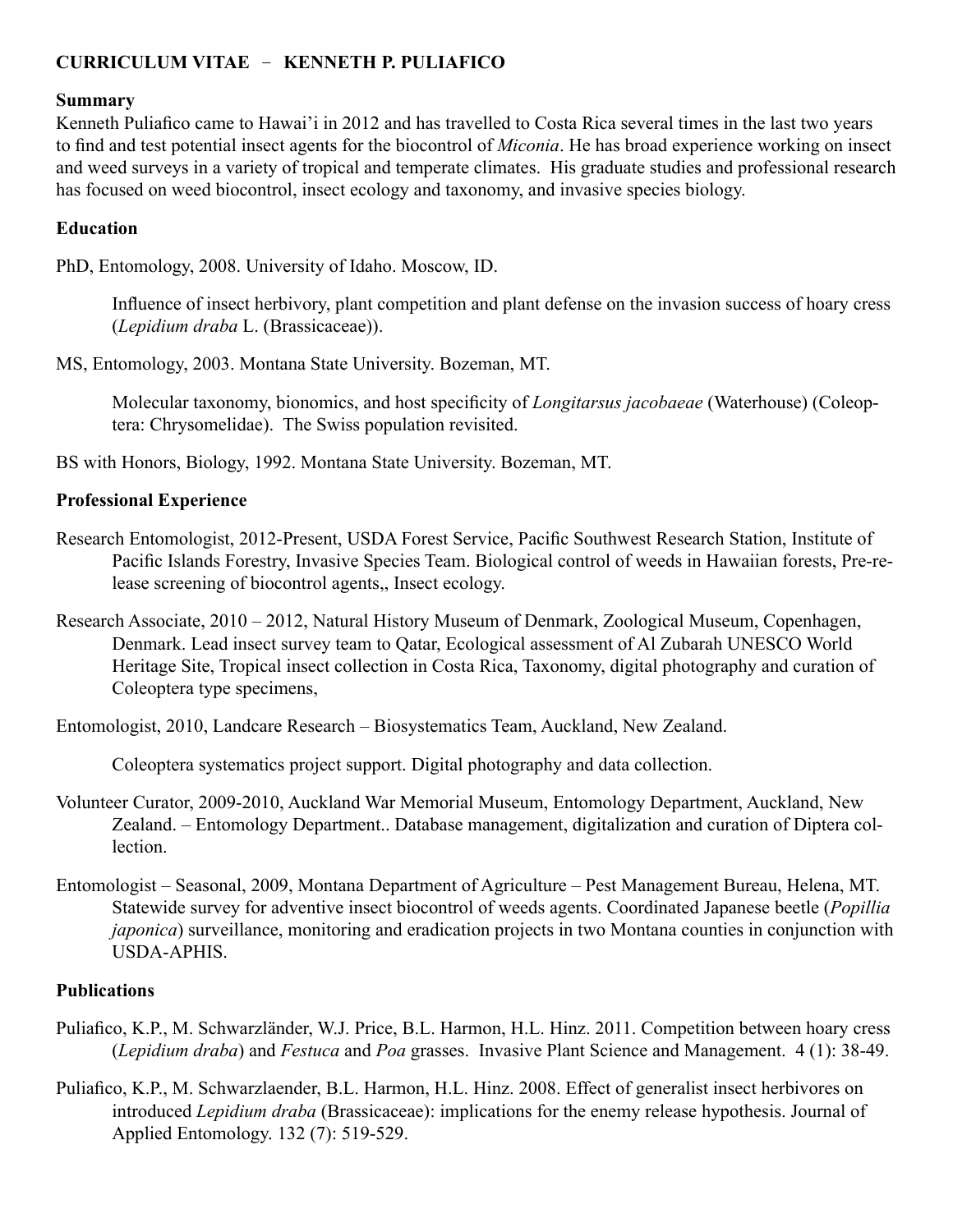Lau, J.A., K.P. Puliafico, J.A. Kopshever, H. Steltzer, E.P. Jarvis, M. Schwarzländer, S.Y. Strauss, R.A. Hufbauer. 2008. Inference of allelopathy is complicated by effects of activated carbon on plant growth. New Phytologist 178 (2): 412-423.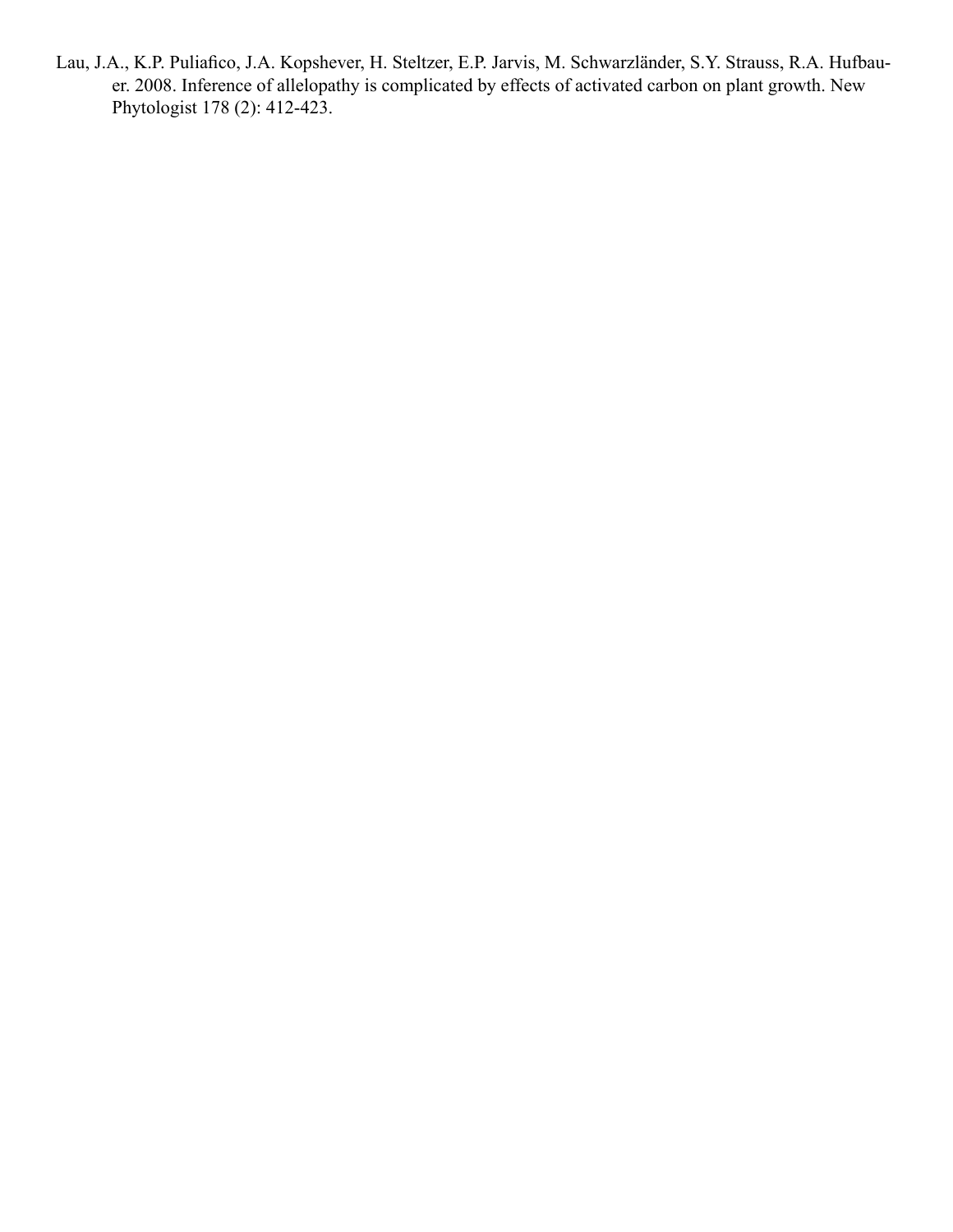# **CURRICULUM VITAE** - **M. TRACY JOHNSON**

Institute of Pacific Islands Forestry Pacific Southwest Research Station USDA Forest Service P.O. Box 236 Volcano, Hawaii 96785 tel: 808-967-7122; email: tracyjohnson@fs.fed.us

# **Education**

- Ph.D., 1995, Entomology, North Carolina State University. Thesis: The role of natural enemies in ecology and evolution of *Heliothis virescens* on transgenic plants.
- M.S., 1990, Entomology, North Carolina State University. Thesis: Combined effects of genetically engineered host plant resistance and natural enemies on *Heliothis* populations.

A.B., 1984, Biology, University of California - Berkeley

## **Work Experience**

Research Entomologist, 2000-Present, USDA Forest Service, Pacific Southwest Research Station, Institute of Pacific Islands Forestry, Invasive Species Team

Biological control of weeds in Hawaiian forests, Insect ecology, Post-release monitoring of biocontrol, Non-target impacts of biocontrol, Plant-herbivore-enemy interactions.

Junior Researcher, 1997-2000, Dept. Entomology, University of Hawaii - Manoa

Quantifying the off-target effects of biological control on the native Hawaiian koa bug, and surveying parasitism of an alien leafhopper invading native forests.

Fulbright Fellow, 1996-1997, International Centre of Insect Physiology and Ecology, Kenya

Assessing the risk that African maize stemborers may evolve resistance to transgenic maize expressing toxins of *Bacillus thuringiensis*.

## **Recent Publications**

- Hughes, R.F., M.T. Johnson, and A. Uowolo. 2013. The invasive alien tree *Falcataria moluccana*: its impacts and management. Pp. 218-223 *in* Proceedings of the XIII International Symposium on Biological Control of Weeds; Wu, Y., Johnson, T., Sing, S., Raghu, S., Wheeler, G., Pratt, P., Warner, K., Center, T., Goolsby, J., and Reardon, R., (eds). USDA Forest Service, FHTET-2012-07.
- Chacón-Madrigal, E., M.T. Johnson, and P. Hanson. 2012. The life history and immature stages of the weevil *Anthonomus monostigma* Champion (Coleoptera: Curculionidae) on *Miconia calvescens* DC (Melastomata- ceae). Proceedings of the Entomological Society of Washington 114: 173-185.
- Ramadan, M.M., K.T. Murai, T. Johnson. 2011. Host range of *Secusio extensa* (Lepidoptera: Arctiidae), and potential for biological control of *Senecio madagascariensis* (Asteraceae). Journal of Applied Entomology 135:269-284.
- Badenes-Pérez, F.R., M.A. Alfaro-Alpízar, and M.T. Johnson. 2010. Diversity, ecology and herbivory of hairstreak butterflies (Theclinae) associated with the velvet tree, *Miconia calvescens* in Costa Rica. Journal of Insect Science 10:210